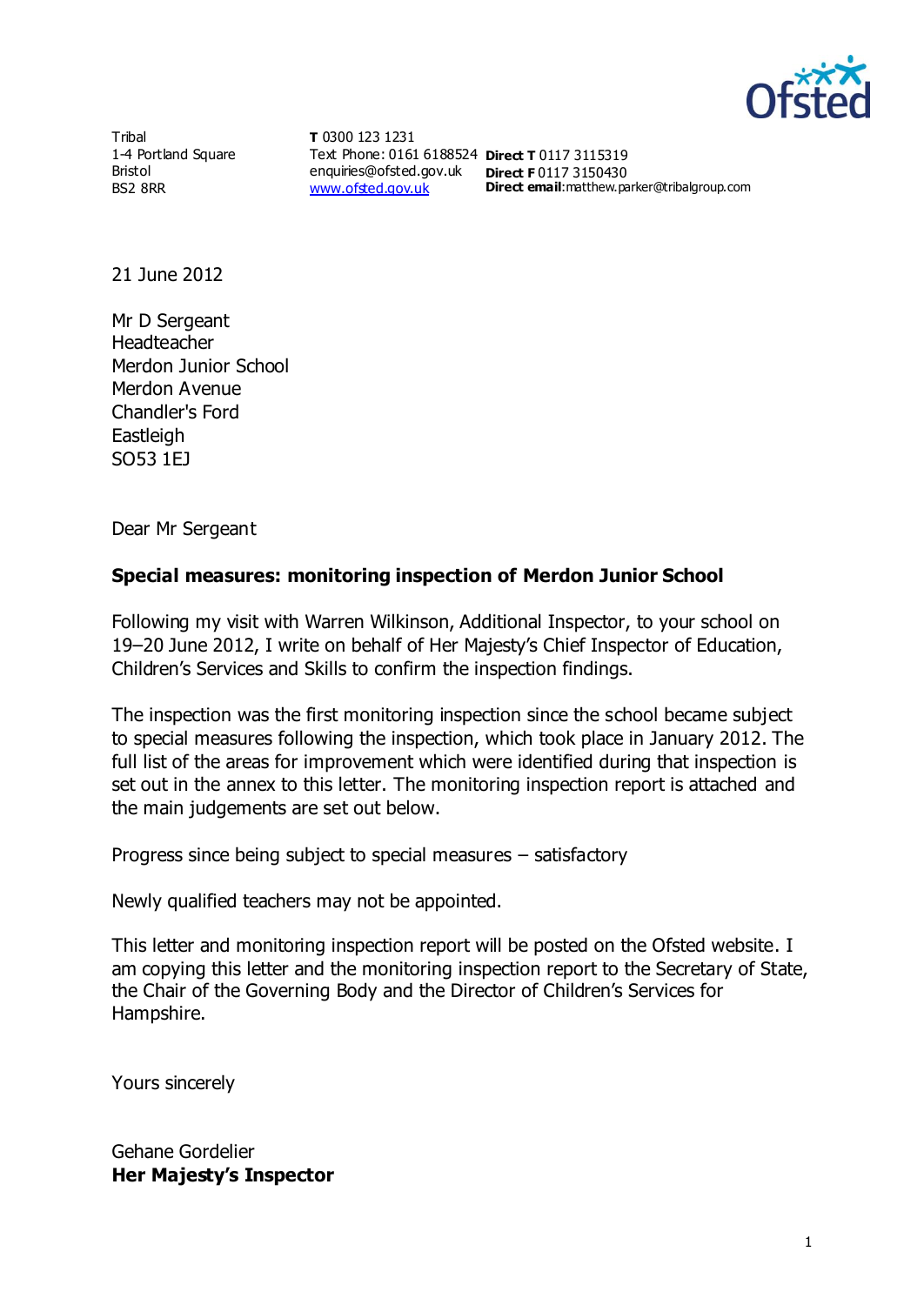

# **Annex**

#### **The areas for improvement identified during the inspection which took place in January 2012**

- Raise attainment in writing so that it matches that in reading and ensure pupils meet the levels expected for their age by:
	- using assessment information to plan lessons that are well matched to all pupils' abilities, particularly the most able
	- $-$  reminding pupils regularly as they are learning of their individual targets, as well as those for the whole lesson
	- developing teachers' marking so pupils understand exactly what to do to improve their work and know the next steps in their learning
	- providing greater opportunities for pupils to practise the skills they have learned in literacy lessons when writing in other subjects.
- **E** Ensure pupils make at least the expected progress in English and mathematics by:
	- $-$  raising teachers' expectations of what all pupils should be able to achieve
	- maintaining sufficient pace and challenge in lessons
	- $-$  checking pupils' progress regularly throughout the year so that underachieving pupils are identified quickly
	- intervening promptly in order to target support more effectively, especially for those pupils who are falling behind.
- Improve leaders' systematic monitoring and evaluation of the actions the school takes to remedy areas of weakness by:
	- ensuring improvement plans include rigorous measures of progress, tight deadlines and precise measures of success so that leaders can judge the progress the school is making
	- using assessment information effectively to set challenging targets for pupils' progress, eradicate underachievement and enable pupils to make good progress and achieve well.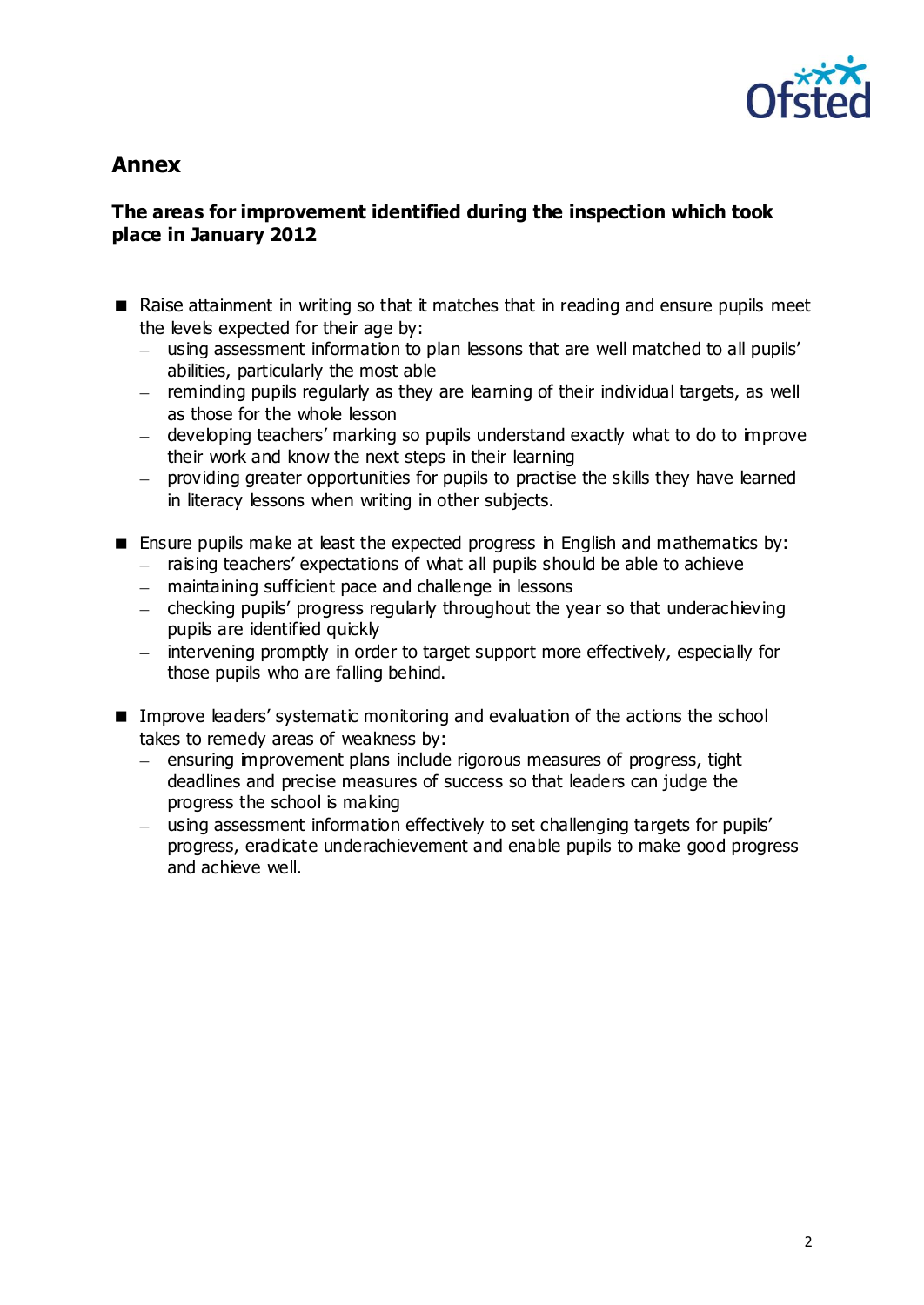

# **Special measures: monitoring of Merdon Junior School**

## **Report from the first monitoring inspection on 19-20 June 2012**

#### **Evidence**

Inspectors observed the school's work, scrutinised documents and checked the school's single central record. They met with senior leaders, teachers, support staff, a group of pupils, the Vice-Chair of the Governing Body and the District Manager from the local authority. Inspectors listened to pupils reading, observed ten parts of lessons and one assembly. They observed pupils' behaviour at different times around the school, and spoke informally to pupils.

## **Context**

There have been no significant changes to the context of the school since it was last inspected.

## **Achievement of pupils at the school**

Pupils have become more motivated to write, but fewer pupils make expected progress in writing than in mathematics. Nevertheless, higher expectations of what pupils can achieve leads to some improvements in the learning and progress that most pupils make. Consequently, the senior leadership team anticipates that the target for this year for the proportion of pupils expected to make two levels of progress by the end of Key Stage 2 in mathematics will be met. Currently, the most progress made in English and mathematics is in Years 3 and 4. The least amount of progress in these subjects is in Year 5 because the learning and progress of this group of has been disrupted by staff turbulence this year.

Pupils are improving their ability to use grammar, punctuation and to construct sentences correctly. They have been inspired to improve their writing following the staff's initiative of introducing 'Writer of the Week'. However, there are not enough planned opportunities for pupils to produce quality writing across the curriculum. In mathematics, pupils are developing their understanding of number bonds and data handling. However, there are significant gaps in pupils' knowledge of number and in their ability to use and apply their mathematics, and this impedes their progress. Although they enjoy undertaking investigative activities, their success is at times limited when investigative work includes too many aspects of mathematics about which pupils are not secure, such as, for example, odd and even numbers, how to halve and double numbers, and how to use inverse operation to check the accuracy of their sums.

Although attainment in reading is generally high, particularly for most pupils in Year 6, there are a few pupils whose level of ability in reading is significantly below that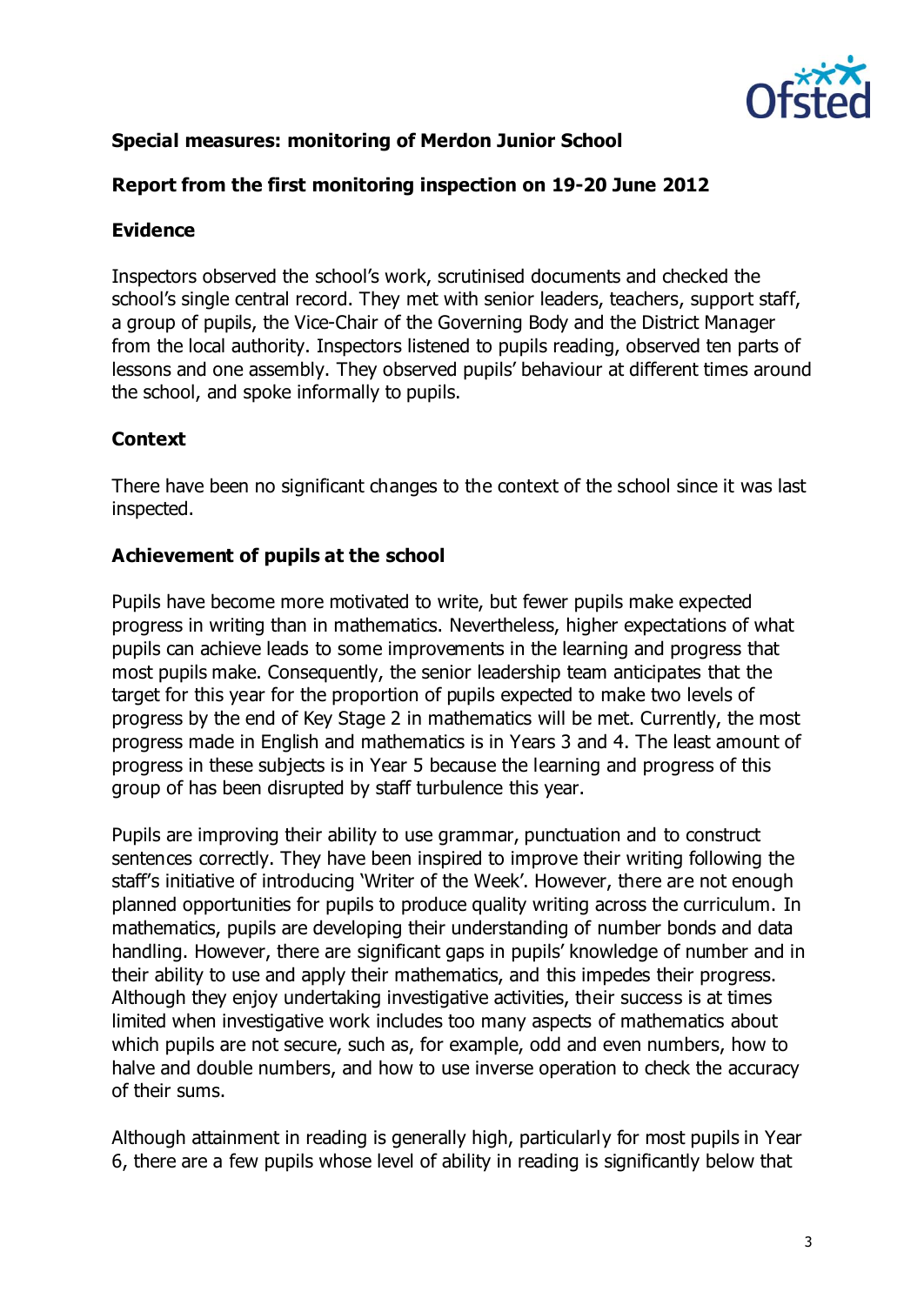

expected for their age. School data indicate that levels of attainment in writing are broadly average by the end of Key Stage 2; this still represents underachievement given pupils' above average starting points in Year 3.

The school makes better use of data to identify those pupils at risk of underachieving. Although the school is beginning to narrow gaps in attainment, girls perform better than boys in English and mathematics. The largest group of pupils who underachieve in the school are the lower attaining boys. Disabled pupils and those with special educational needs generally make adequate progress on a day-today basis because of the quality of additional support provided to them by teaching and support staff. However, their needs in reading, writing and mathematics are not assessed rigorously to identify clear next steps in learning, or the most suitable teaching strategies required. The school has not monitored and evaluated the progress made by different groups of pupils in terms of their levels of attainment.

Pupils have welcomed the introduction of targets to support them with their writing. Several pupils told the inspectors that they would welcome having targets in mathematics to help them to know what to aim for.

The use of assessment information to plan lessons is beginning to have an impact on providing more challenge, particularly for the more able. However, levels of challenge are not introduced quickly enough in lessons for those capable of achieving more.

Assessment information is not recorded in sufficient detail to support pupils, particularly those of lower ability, including in reading.

Progress since the last section 5 inspection on the areas for improvement:

- Raise attainment in writing so that it matches that in reading and ensure pupils meet the levels expected for their age – satisfactory
- **Ensure pupils make at least the expected progress in English and** mathematics - satisfactory

# **The quality of teaching**

The vast majority of teaching and learning enables pupils to progress satisfactorily on a day-to-day basis. However, common weaknesses remain, which contribute to underachievement over time. There are good relationships between adults and pupils. This helps pupils to feel confident about exploring new areas of learning. Some teachers make effective use of the interactive whiteboard to engage pupils' interests. However, all too often, the technology is not used in a way that is sufficiently interactive to help accelerate the pace of learning. The use of targets in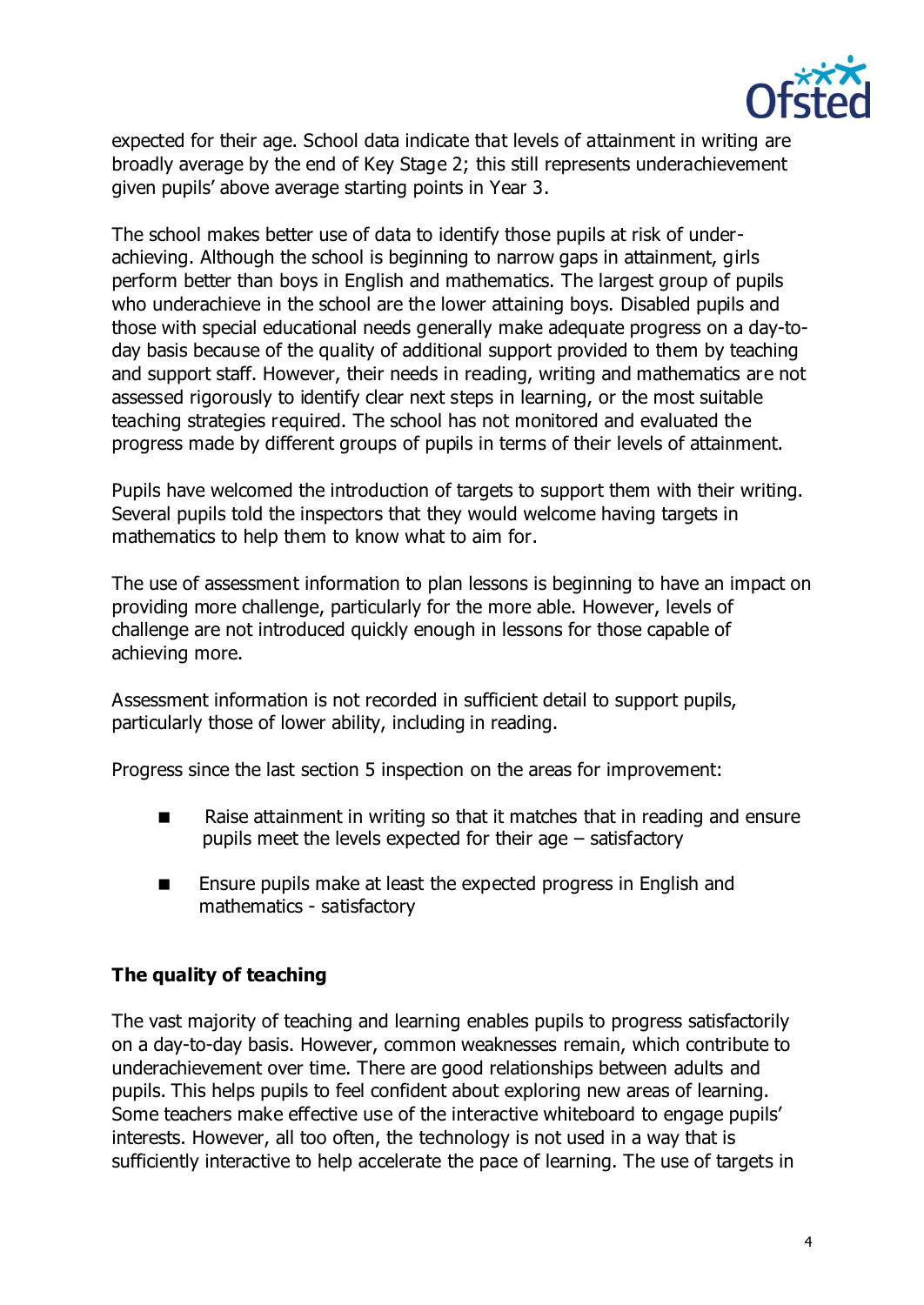

English lessons has become well established, although they are more routinely referred to by pupils than by adults. Although teachers have higher expectations of what their pupils can achieve, key aspects of what constitutes good teaching are still not sufficiently well embedded within their daily practice. Some lessons remain overly directed by the class teacher, resulting in pupils remaining too passive for extended periods. Too few teachers expect pupils to articulate their understanding of what they learn. As a result, only a small minority of teachers retain an accurate view during the course of their lesson of the actual learning and progress that all pupils make. Teachers do not encourage pupils to discuss their work and ideas amongst themselves sufficiently in lessons. They do not use enough visual aids or practical resources to demonstrate unfamiliar learning, such as number bonds up to 1000 in mathematics. This is particularly unhelpful for pupils of lower ability, as well as some disabled pupils and those with special educational needs. Although teaching helps pupils to develop basic skills of information and communication technology (ICT), there is not enough use of ICT in class-based lessons as a tool to support learning. Although additional adults are generally well deployed, they are not always provided with sufficient or appropriate guidance about how best to meet the needs of pupils.

Marking is generally better in English than it is in other subjects. Where it is particularly good, there is evidence of dialogue between pupils and the class teacher, such as in science in Year 3. The school has not reviewed its marking policy to ensure that expectations of staff are clear, realistic and applied consistently.

Some teachers report that it is unhelpful to have pupils removed from English and mathematics lessons to attend music or other additional provision. Inspectors observed first hand the extent to which this disrupts the learning of basic skills in English and mathematics for some pupils, including those who at times struggle with their learning in class.

#### **Behaviour and safety of pupils**

Pupils' good behaviour makes a strong contribution to the extent to which they feel safe in school. Pupils say that they enjoy school most of the time. This is reflected in their high levels of attendance and good punctuality. Pupils are polite and considerate. They work and play equally well together. The only time that behaviour is less than good is when either teaching fails to engage and motivate pupils or when activities are not appropriately suited to pupils' needs. However, even on these occasions, pupils remain polite, compliant, and tolerant, albeit visibly bored or frustrated.

#### **The quality of leadership in and management of the school**

A few senior leaders have started to monitor and evaluate the quality of teaching and learning. This has helped to bring about improvements in writing. Although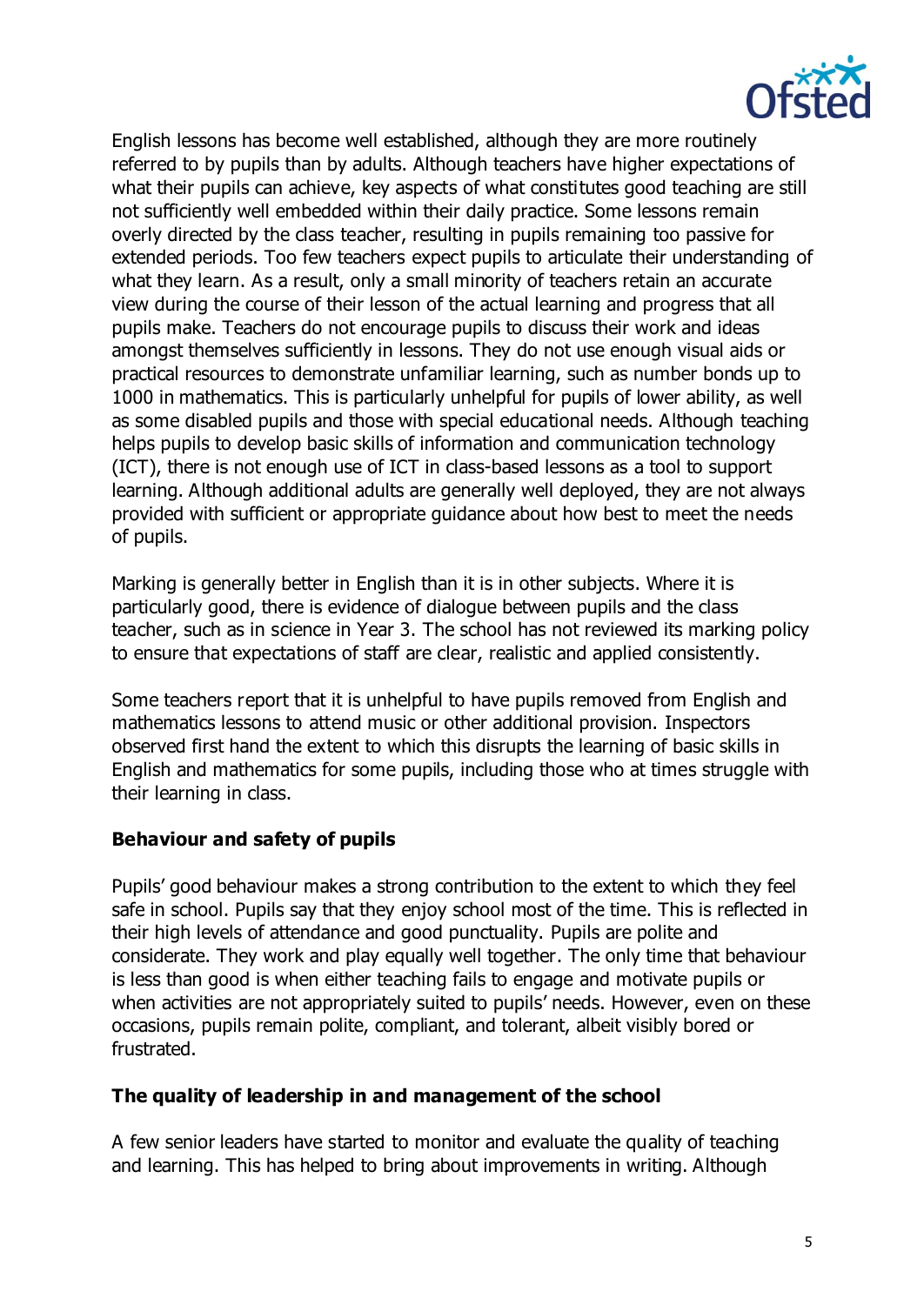

more monitoring and evaluation of the school's work takes place, too long a gap is left between some monitoring activities, such as the pupil progress meetings. This limits leaders' ability to secure better than satisfactory progress.

Senior leaders are improving the way they gather and analyse information about the progress made by pupils. However, there is still no clear view about the average point scores achieved by pupils in reading, writing, and mathematics for every class. Nevertheless, current information is used to set targets that are more challenging. This contributes to reducing levels of underachievement.

Feedback provided to staff about the quality of their teaching is not sufficiently precise or focused on the outcomes for different groups of learners. Consequently, staff are not clear about what they need to do to improve the quality of their teaching. Staff would welcome more opportunities for sharing and disseminating good practice, including peer mentoring. They would also welcome a closer working partnership between different subject leaders. Although staff have benefited from training to help them to improve the way they teach mathematics, they do not believe that staff meetings are used sufficiently to support their professional development.

Some subject leaders have produced action plans. Although there are examples that include a reference to whole-school priorities such as the action plan for geography, this is very much the exception and not sufficiently widespread. Too few plans specify the intended outcomes for learners.

Staff have benefited from the clear direction and guidance provided by the mathematics subject leader, who has been well supported by the local authority's mathematics inspector.

Despite the recent improvements in the school, some staff are of the view that there are significant shortcomings in the leadership and management of key aspects of the school's work. This includes English and special educational needs. Some staff do not feel that the school as a whole is being sufficiently well led and managed. Inspectors found that communication between some leaders and staff is weak. Information that senior leaders share with staff is not always communicated in the most effective or productive manner, such as about work related to disabled pupils and those with special educational needs. Furthermore, some aspects, such as information about staff's performance, lack clarity and conciseness.

There is no clear overview to show how different subjects are linked together and can be used, for example, to develop and enhance pupils' skills in writing and mathematics across the curriculum. Although assemblies provide appropriate moments of reflection, they do not contribute effectively enough to pupils' spiritual, moral and cultural development.